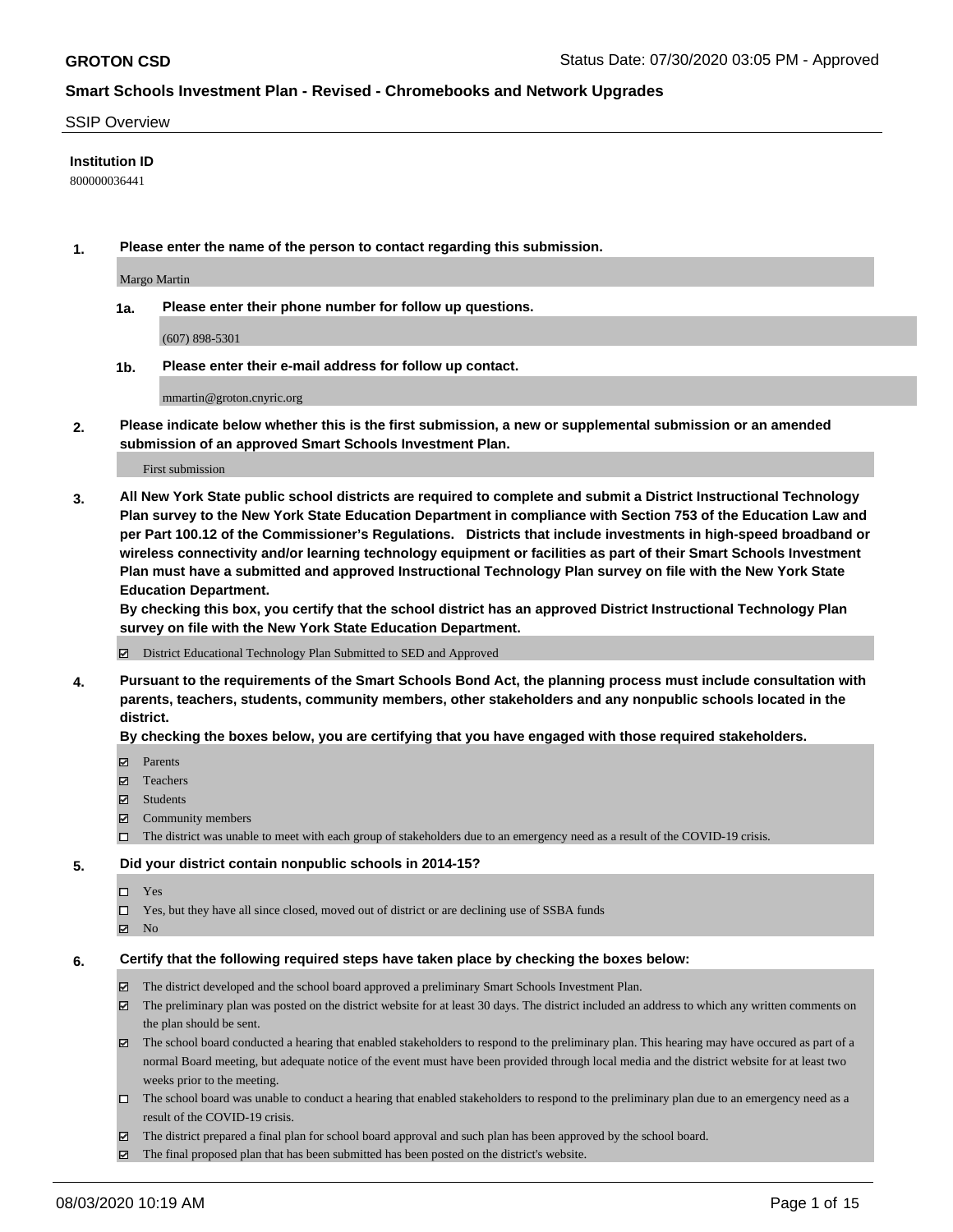SSIP Overview

**6a. Please upload the proposed Smart Schools Investment Plan (SSIP) that was posted on the district's website, along with any supporting materials. Note that this should be different than your recently submitted Educational Technology Survey. The Final SSIP, as approved by the School Board, should also be posted on the website and remain there during the course of the projects contained therein.**

Smart Schools Investment Plan December 2018.pdf

**6b. Enter the webpage address where the final Smart Schools Investment Plan is posted. The Plan should remain posted for the life of the included projects.**

http://www.grotoncs.org/districtpage.cfm?pageid=1440

**7. Please enter an estimate of the total number of students and staff that will benefit from this Smart Schools Investment Plan based on the cumulative projects submitted to date.**

950

**8. An LEA/School District may partner with one or more other LEA/School Districts to form a consortium to pool Smart Schools Bond Act funds for a project that meets all other Smart School Bond Act requirements. Each school district participating in the consortium will need to file an approved Smart Schools Investment Plan for the project and submit a signed Memorandum of Understanding that sets forth the details of the consortium including the roles of each respective district.**

 $\Box$  The district plans to participate in a consortium to partner with other school district(s) to implement a Smart Schools project.

### **9. Please enter the name and 6-digit SED Code for each LEA/School District participating in the Consortium.**

| Partner LEA/District | <b>ISED BEDS Code</b> |
|----------------------|-----------------------|
| (No Response)        | (No Response)         |

### **10. Please upload a signed Memorandum of Understanding with all of the participating Consortium partners.**

(No Response)

#### **11. Your district's Smart Schools Bond Act Allocation is:**

\$1,086,711

#### **12. Final 2014-15 BEDS Enrollment to calculate Nonpublic Sharing Requirement**

|            | Public Enrollment | Nonpublic Enrollment | Total Enrollment | I Nonpublic Percentage |
|------------|-------------------|----------------------|------------------|------------------------|
| Enrollment | 804               |                      | 804.00           | 0.00                   |

**13. This table compares each category budget total, as entered in that category's page, to the total expenditures listed in the category's expenditure table. Any discrepancies between the two must be resolved before submission.**

|                                          | Sub-Allocations | <b>Expenditure Totals</b> | Difference |
|------------------------------------------|-----------------|---------------------------|------------|
| <b>School Connectivity</b>               | 196,002.00      | 196.002.00                | 0.00       |
| Connectivity Projects for<br>Communities | 0.00            | 0.00                      | 0.00       |
| Classroom Technology                     | 61,250.00       | 61,250.00                 | 0.00       |
| Pre-Kindergarten Classrooms              | 0.00            | 0.00                      | 0.00       |
| Replace Transportable<br>Classrooms      | 0.00            | 0.00                      | 0.00       |
| <b>High-Tech Security Features</b>       | 0.00            | 0.00                      | 0.00       |
| Nonpublic Loan                           | 0.00            | 0.00                      | 0.00       |
| Totals:                                  |                 |                           |            |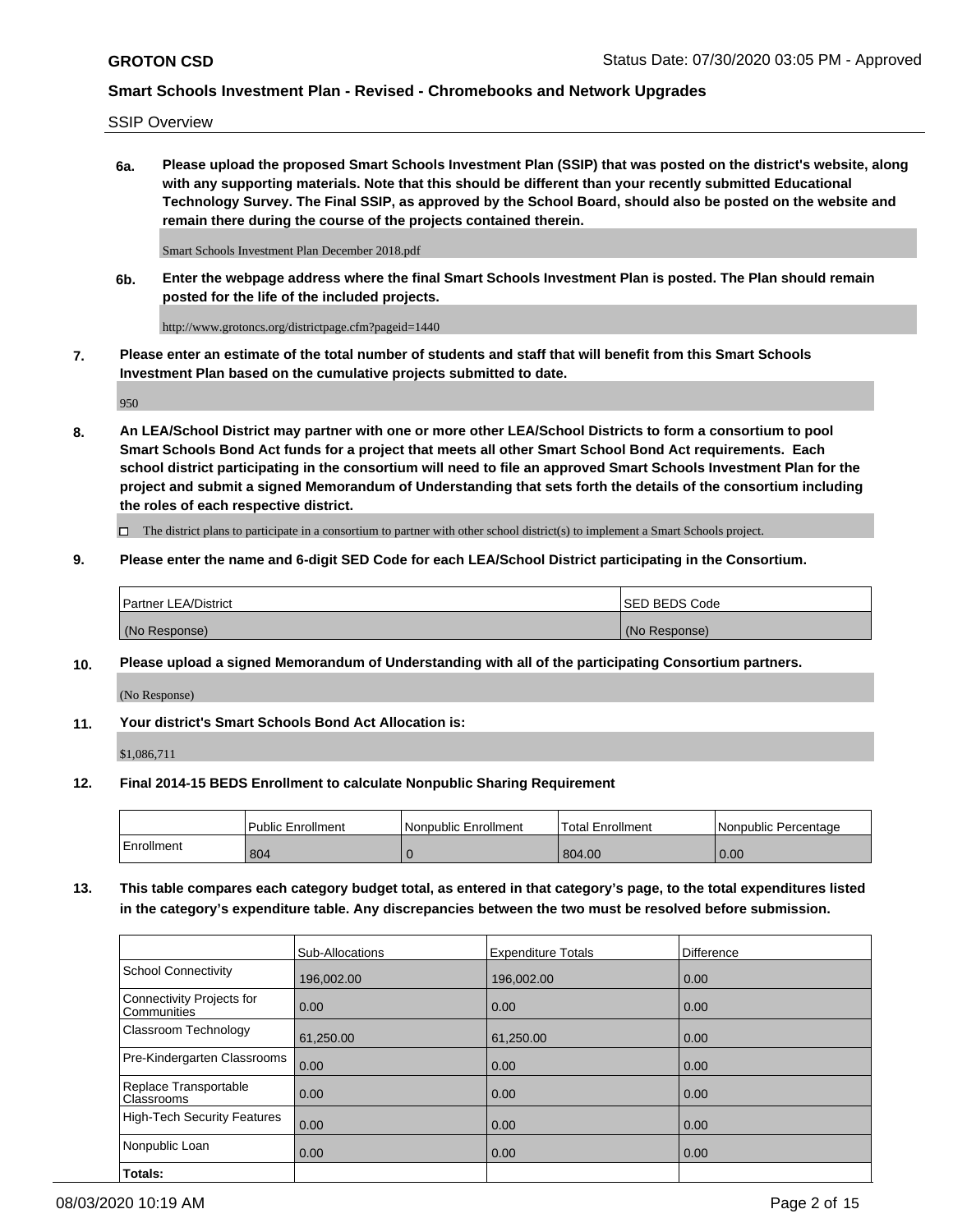SSIP Overview

| <b>Sub-Allocations</b> | Expenditure Totals | <b>Difference</b> |
|------------------------|--------------------|-------------------|
| 257,252                | 257,252            | 0                 |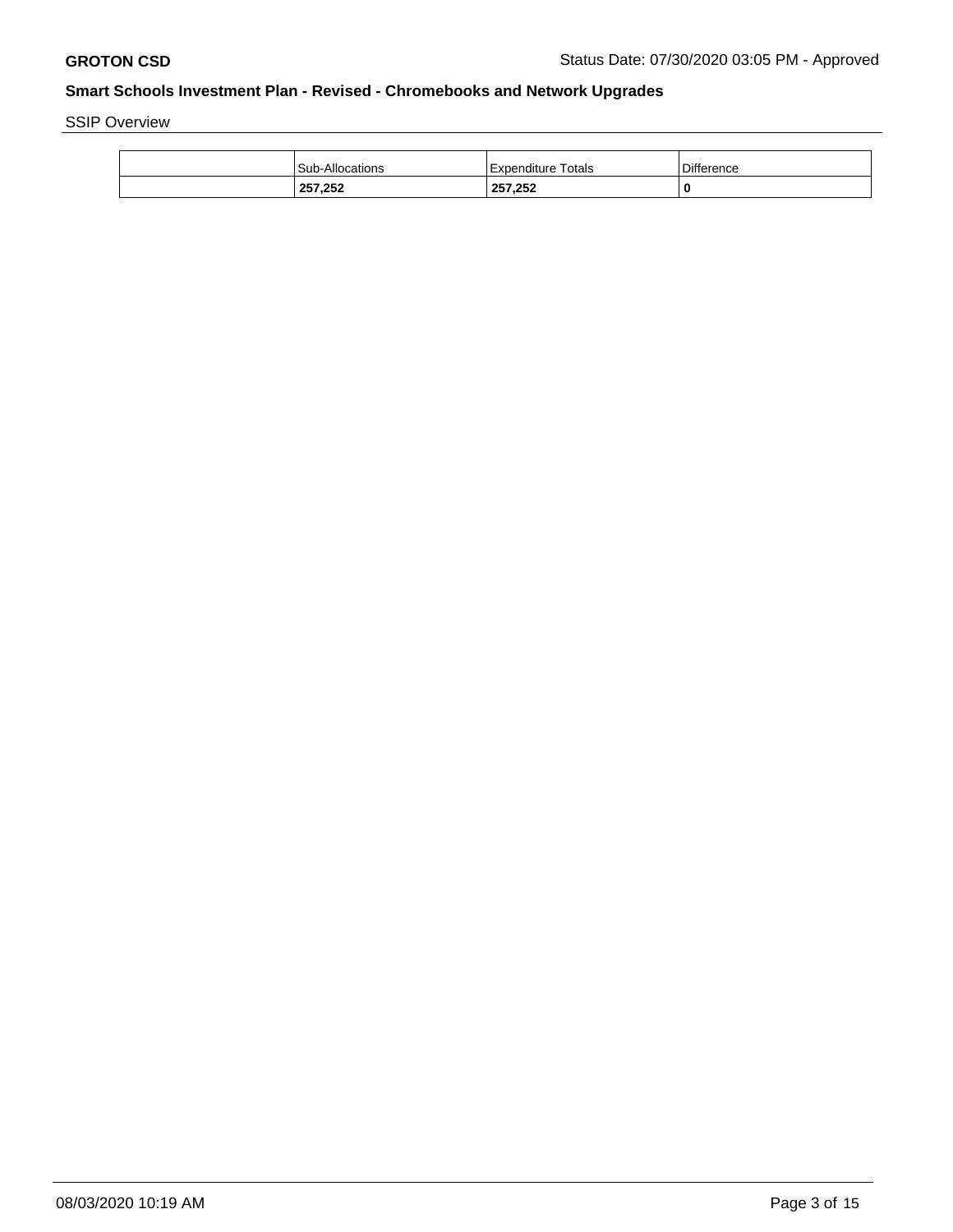School Connectivity

- **1. In order for students and faculty to receive the maximum benefit from the technology made available under the Smart Schools Bond Act, their school buildings must possess sufficient connectivity infrastructure to ensure that devices can be used during the school day. Smart Schools Investment Plans must demonstrate that:**
	- **• sufficient infrastructure that meets the Federal Communications Commission's 100 Mbps per 1,000 students standard currently exists in the buildings where new devices will be deployed, or**
	- **• is a planned use of a portion of Smart Schools Bond Act funds, or**
	- **• is under development through another funding source.**

**Smart Schools Bond Act funds used for technology infrastructure or classroom technology investments must increase the number of school buildings that meet or exceed the minimum speed standard of 100 Mbps per 1,000 students and staff within 12 months. This standard may be met on either a contracted 24/7 firm service or a "burstable" capability. If the standard is met under the burstable criteria, it must be:**

**1. Specifically codified in a service contract with a provider, and**

**2. Guaranteed to be available to all students and devices as needed, particularly during periods of high demand, such as computer-based testing (CBT) periods.**

**Please describe how your district already meets or is planning to meet this standard within 12 months of plan submission.**

The Groton CSD already meets this standard as we do 24/7 gb connection at the FCC[ recommended 100Mbps per 1000 students standard. Our present service is at 1000Mbps per 1000 students, which is over ten times the required amount.

- **1a. If a district believes that it will be impossible to meet this standard within 12 months, it may apply for a waiver of this requirement, as described on the Smart Schools website. The waiver must be filed and approved by SED prior to submitting this survey.**
	- $\Box$  By checking this box, you are certifying that the school district has an approved waiver of this requirement on file with the New York State Education Department.
- **2. Connectivity Speed Calculator (Required). If the district currently meets the required speed, enter "Currently Met" in the last box: Expected Date When Required Speed Will be Met.**

|                  | l Number of<br>Students | Required Speed<br>In Mbps | Current Speed in Expected Speed<br><b>Mbps</b> | Ito be Attained | Expected Date<br>When Required       |
|------------------|-------------------------|---------------------------|------------------------------------------------|-----------------|--------------------------------------|
|                  |                         |                           |                                                |                 | Within 12 Months 1Speed Will be Met1 |
| Calculated Speed | 850                     | 85.00                     | 1000                                           | 1000            | 02/01/19                             |

### **3. Describe how you intend to use Smart Schools Bond Act funds for high-speed broadband and/or wireless connectivity projects in school buildings.**

The District will be using Smart Schools Bond Act funds to upgrade its present infrastructure, especially as it relates to providing Wifi service throughout the buildings. Because the district has gone with a 1:1 Chromebook initiative, most of the students/classrooms will be accessing internet through the Wifi. Therefore, insuring the Access points distributed in each academic setting are efficient enough to manage the amount of traffic that will be accessing those points is critical to having effective use of technology within the daily instruction. New switches will provide greater security and higher connectivity speed to the wireless access points (increase from 1gb to 2.5gb). The Supervisor 8 will allow current main router processing unit to be upgraded which enhances security and other features and capabilities.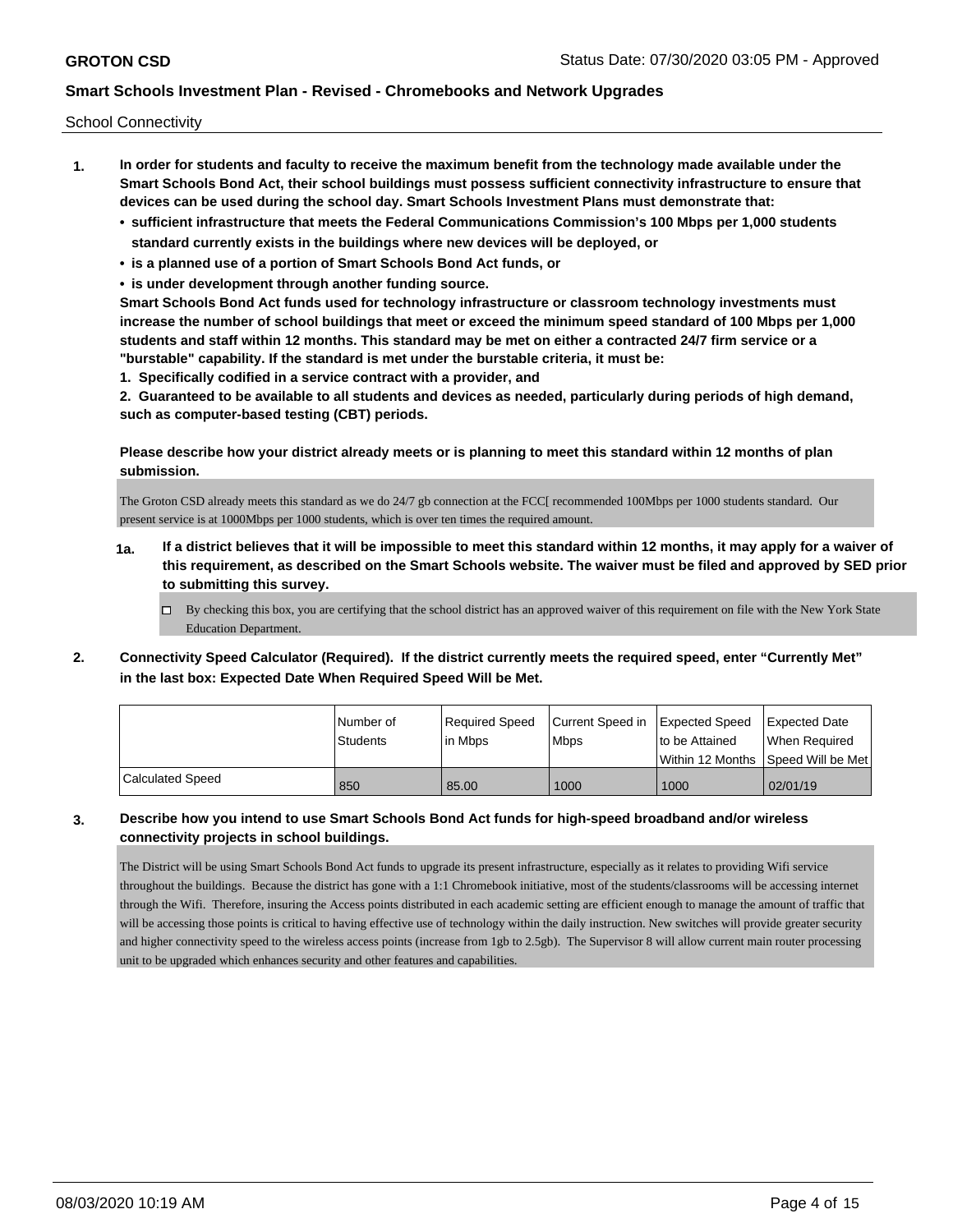School Connectivity

**4. Describe the linkage between the district's District Instructional Technology Plan and how the proposed projects will improve teaching and learning. (There should be a link between your response to this question and your responses to Question 1 in Section IV - NYSED Initiatives Alignment: "Explain how the district use of instructional technology will serve as a part of a comprehensive and sustained effort to support rigorous academic standards attainment and performance improvement for students."** 

### **Your answer should also align with your answers to the questions in Section II - Strategic Technology Planning and the associated Action Steps in Section III - Action Plan.)**

The Groton Central School District has developed a 1:1 Chromebook program to ensure that all students, grades 1-12, have an equal opportunity to use technology to promote achievement and have access to a variety of learning opportunities. With these devices, students will have the ability to access class and school resources, class materials, and web-based research. In addition, they can utilize the devices to enhance their 21st Century learning skills through the creative presentation of materials, improving their digital literacy skills, enhancing their word processing skills, and direct connection with their peers and teachers. Through access to and use of various web applications, students can work on math and reading fluency and comprehension skills at their own pace, and within their own individual skill set, as measured by ongoing, web-based standardized assessments. In addition, the robust inventory of Chromebook applications and websites (specifically with Google Apps for Education) will provide our faculty and staff with a myriad of opportunities to implement authentic differentiated instruction for our students. Students will be able to have more choice in the delivery of instruction, obtain immediate academic feedback from teachers and peers, obtain multiple resources, leveled reading, audio/visual lessons, opportunities to collaborate, create and obtain immediate academic feedback from teachers and peers. These interactions with technology will boost each student´s opportunities to learn crucial 21st Century Learning skills. More importantly, the use of 1:1 Chromebooks will provide our teachers with the opportunity to individualize instruction for our students with disabilities and English Language Learners (ELL). Teachers will be able to provide these students with differentiated lessons and materials through varied multi-media opportunities and online tools ( a variety of video lessons, leveled/translated readings, text-to-speech tools, etc.) Teachers will be able to accommodate students with the personalized instruction and tools each student needs regardless of learning style.

In order to support an ever increasing number of devices trying to access the District´s Wi-fi, we will be upgrading Access points throughout the District to ensure the most efficient use of the internet as possible. In addition, we are upgrading our network switches to ensure greater security and bandwidth to the wireless access points.

**5. If the district wishes to have students and staff access the Internet from wireless devices within the school building, or in close proximity to it, it must first ensure that it has a robust Wi-Fi network in place that has sufficient bandwidth to meet user demand.**

#### **Please describe how you have quantified this demand and how you plan to meet this demand.**

We have quantified the demand to include 1000 users (850 students plus adults). We are meeting this demand as we currently have an access point in every classroom with the capacity of more than 40 devices per unit. The District's present bandwidth is 1gb, which is greater than the required amount of 85mb, per the provided calculator.

**6. Smart Schools plans with any expenditures in the School Connectivity category require a project number from the Office of Facilities Planning. Districts must submit an SSBA LOI and receive project numbers prior to submitting the SSIP. As indicated on the LOI, some projects may be eligible for a streamlined review and will not require a building permit.**

**Please indicate on a separate row each project number given to you by the Office of Facilities Planning.**

| Project Number  |  |
|-----------------|--|
| 610501047999BA1 |  |

**7. Certain high-tech security and connectivity infrastructure projects may be eligible for an expedited review process as determined by the Office of Facilities Planning.**

### **Was your project deemed eligible for streamlined review?**

Yes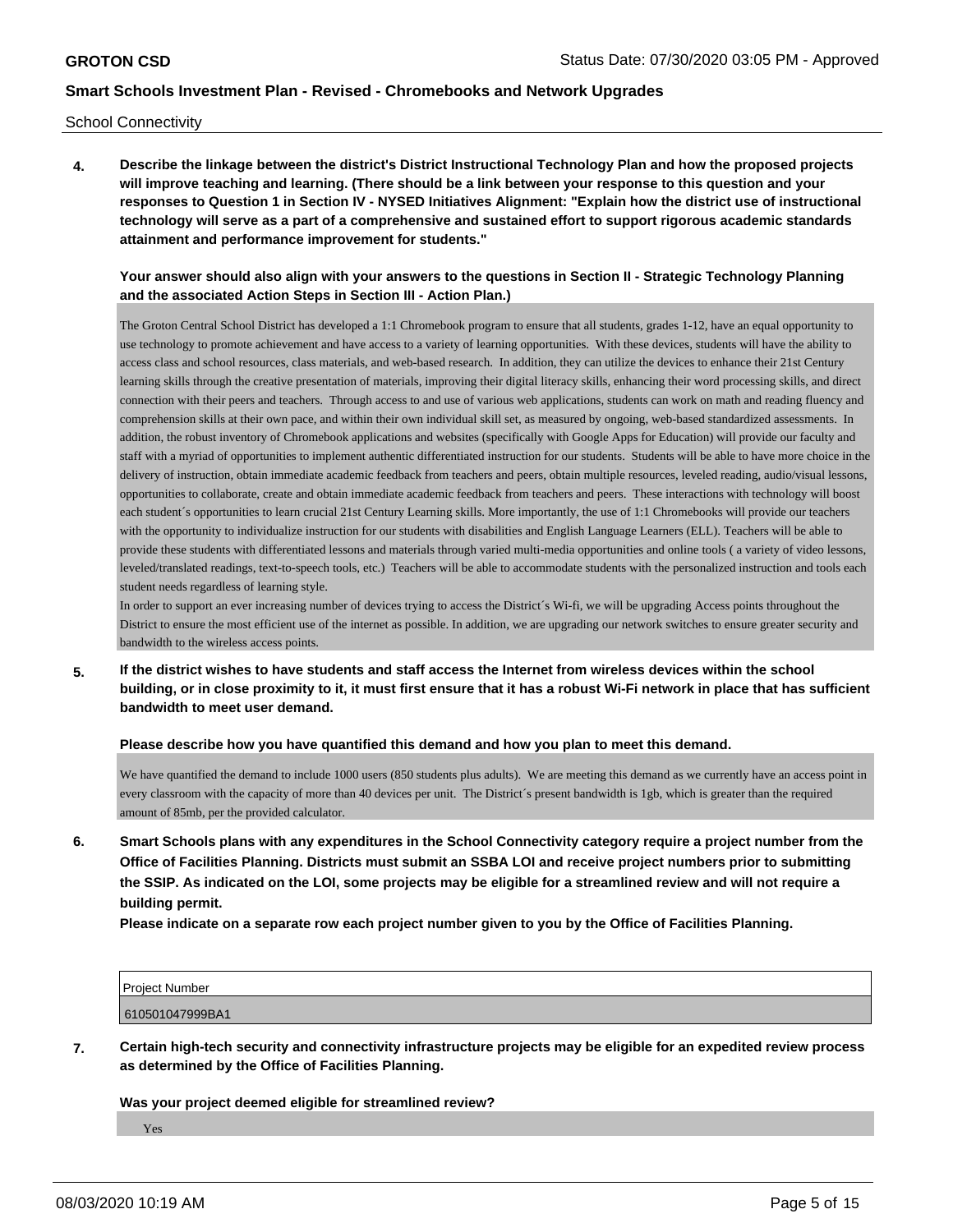School Connectivity

**7a. Districts that choose the Streamlined Review Process will be required to certify that they have reviewed all installations with their licensed architect or engineer of record and provide that person's name and license number. The licensed professional must review the products and proposed method of installation prior to implementation and review the work during and after completion in order to affirm that the work was codecompliant, if requested.**

 $\boxtimes$  I certify that I have reviewed all installations with a licensed architect or engineer of record.

**8. Include the name and license number of the architect or engineer of record.**

| Name                            | License Number |
|---------------------------------|----------------|
| Nick Signorelli - Ashley McGraw | 24017          |

#### **9. Public Expenditures – Loanable (Counts toward the nonpublic loan calculation)**

|                                             |                           | 0               | 0.00          |                   |
|---------------------------------------------|---------------------------|-----------------|---------------|-------------------|
|                                             |                           | Response)       | Response)     |                   |
| (No Response)                               | (No Response)             | (No             | l (No         | 0.00              |
| Repeat to add another item under each type. | l Purchased               |                 |               |                   |
| Select the allowable expenditure type.      | <b>PUBLIC</b> Items to be | <b>Quantity</b> | Cost Per Item | <b>Total Cost</b> |

### **10. Public Expenditures – Non-Loanable (Does not count toward nonpublic loan calculation)**

| Select the allowable expenditure<br>type.<br>Repeat to add another item under<br>each type. | <b>PUBLIC</b> Items to be purchased | Quantity | Cost per Item | <b>Total Cost</b> |
|---------------------------------------------------------------------------------------------|-------------------------------------|----------|---------------|-------------------|
| Network/Access Costs                                                                        | Main Switch Upgrade-Multi-gig       |          | 10,000.00     | 10,000.00         |
| Network/Access Costs                                                                        | <b>Cisco 3850</b>                   | 14       | 7.143.00      | 100,002.00        |
| Network/Access Costs                                                                        | Main Switch Supervisor 8            | 2        | 15,000.00     | 30,000.00         |
| Network/Access Costs                                                                        | Meraki MR-53                        | 40       | 1.400.00      | 56.000.00         |
|                                                                                             |                                     | 57       | 33,543.00     | 196,002           |

### **11. Final 2014-15 BEDS Enrollment to calculate Nonpublic Sharing Requirement (no changes allowed.)**

|            | Public Enrollment | Nonpublic Enrollment | Total Enrollment | l Nonpublic Percentage |
|------------|-------------------|----------------------|------------------|------------------------|
| Enrollment | 804               |                      | 804.00           | 0.00                   |

### **12. Total Public Budget - Loanable (Counts toward the nonpublic loan calculation)**

|                                                 | <b>Public Allocations</b> | Estimated Nonpublic Loan<br>Amount | <b>Estimated Total Sub-Allocations</b> |
|-------------------------------------------------|---------------------------|------------------------------------|----------------------------------------|
| Network/Access Costs                            | (No Response)             | 0.00                               | 0.00                                   |
| School Internal Connections and  <br>Components | (No Response)             | 0.00                               | 0.00                                   |
| Other                                           | (No Response)             | 0.00                               | 0.00                                   |
| Totals:                                         | 0.00                      | o                                  | 0                                      |

#### **13. Total Public Budget – Non-Loanable (Does not count toward the nonpublic loan calculation)**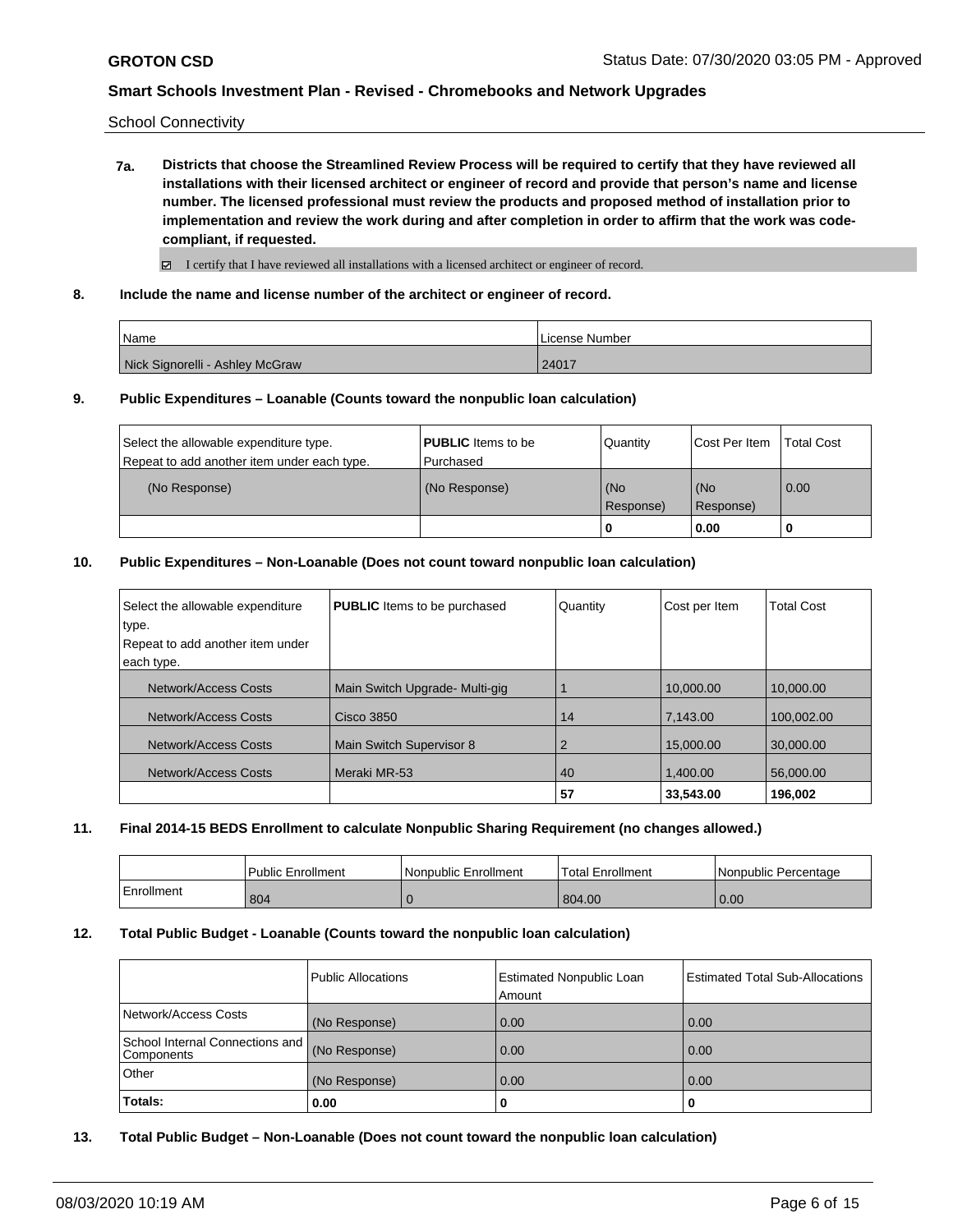School Connectivity

|                                            | Sub-<br>Allocation |
|--------------------------------------------|--------------------|
| Network/Access Costs                       | 196,002.00         |
| <b>Outside Plant Costs</b>                 | (No Response)      |
| School Internal Connections and Components | 0.00               |
| <b>Professional Services</b>               | (No Response)      |
| Testing                                    | (No Response)      |
| <b>Other Upfront Costs</b>                 | (No Response)      |
| <b>Other Costs</b>                         | (No Response)      |
| Totals:                                    | 196,002.00         |

# **14. School Connectivity Totals**

|                          | Total Sub-Allocations |
|--------------------------|-----------------------|
| Total Loanable Items     | 0.00                  |
| Total Non-Ioanable Items | 196,002.00            |
| <b>Totals:</b>           | 196,002               |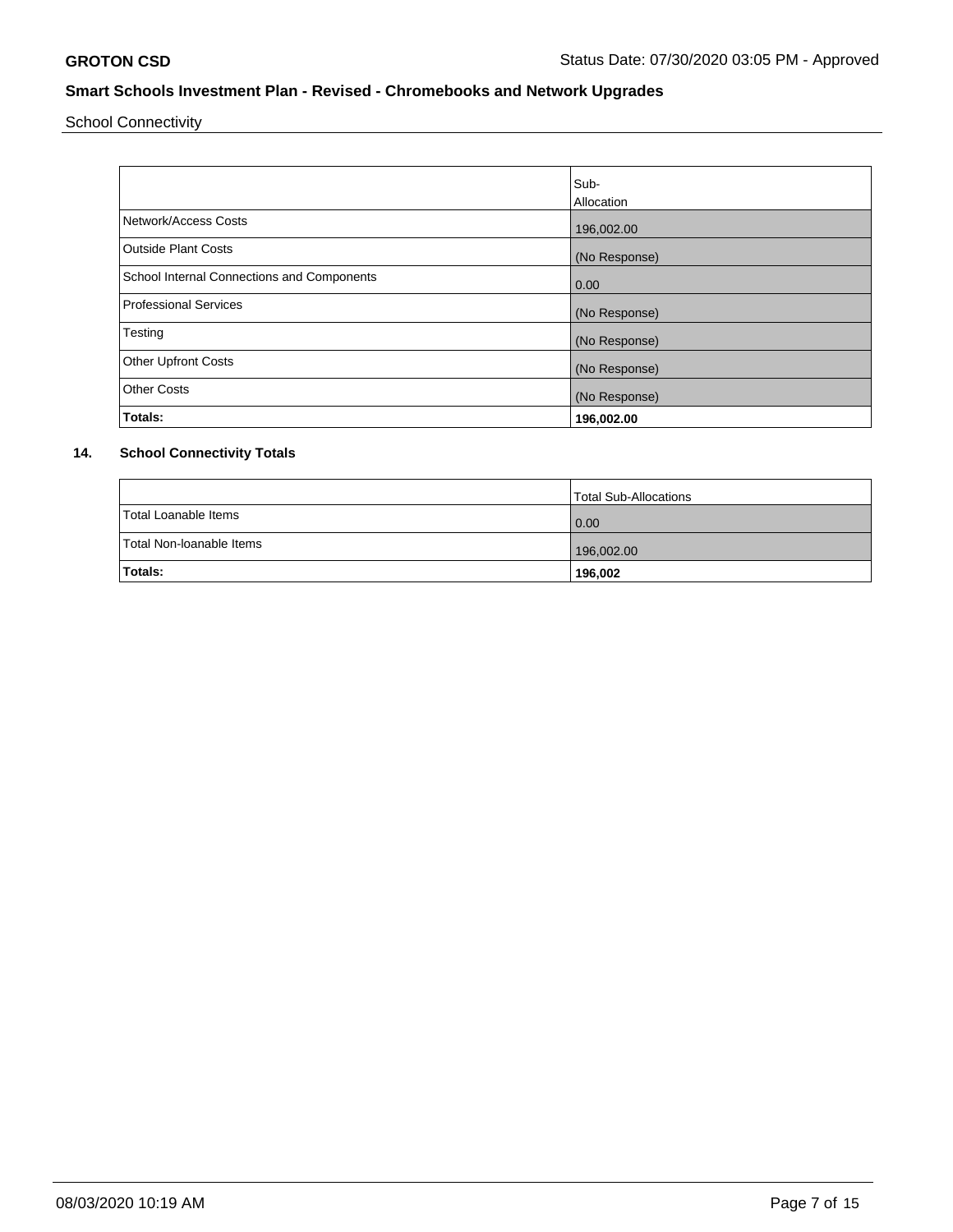Community Connectivity (Broadband and Wireless)

**1. Describe how you intend to use Smart Schools Bond Act funds for high-speed broadband and/or wireless connectivity projects in the community.**

 $\rm N/A$ 

**2. Please describe how the proposed project(s) will promote student achievement and increase student and/or staff access to the Internet in a manner that enhances student learning and/or instruction outside of the school day and/or school building.**

(No Response)

**3. Community connectivity projects must comply with all the necessary local building codes and regulations (building and related permits are not required prior to plan submission).**

 $\Box$  I certify that we will comply with all the necessary local building codes and regulations.

**4. Please describe the physical location of the proposed investment.**

(No Response)

**5. Please provide the initial list of partners participating in the Community Connectivity Broadband Project, along with their Federal Tax Identification (Employer Identification) number.**

| <b>Project Partners</b> | l Federal ID # |
|-------------------------|----------------|
| (No Response)           | (No Response)  |

**6. Please detail the type, quantity, per unit cost and total cost of the eligible items under each sub-category.**

| Select the allowable expenditure | Item to be purchased | Quantity      | Cost per Item | <b>Total Cost</b> |
|----------------------------------|----------------------|---------------|---------------|-------------------|
| type.                            |                      |               |               |                   |
| Repeat to add another item under |                      |               |               |                   |
| each type.                       |                      |               |               |                   |
| (No Response)                    | (No Response)        | (No Response) | (No Response) | 0.00              |
|                                  |                      | o             | 0.00          |                   |

**7. If you are submitting an allocation for Community Connectivity, complete this table.**

**Note that the calculated Total at the bottom of the table must equal the Total allocation for this category that you entered in the SSIP Overview overall budget.**

|                                    | Sub-Allocation |
|------------------------------------|----------------|
| Network/Access Costs               | (No Response)  |
| Outside Plant Costs                | (No Response)  |
| <b>Tower Costs</b>                 | (No Response)  |
| <b>Customer Premises Equipment</b> | (No Response)  |
| <b>Professional Services</b>       | (No Response)  |
| Testing                            | (No Response)  |
| <b>Other Upfront Costs</b>         | (No Response)  |
| <b>Other Costs</b>                 | (No Response)  |
| Totals:                            | 0.00           |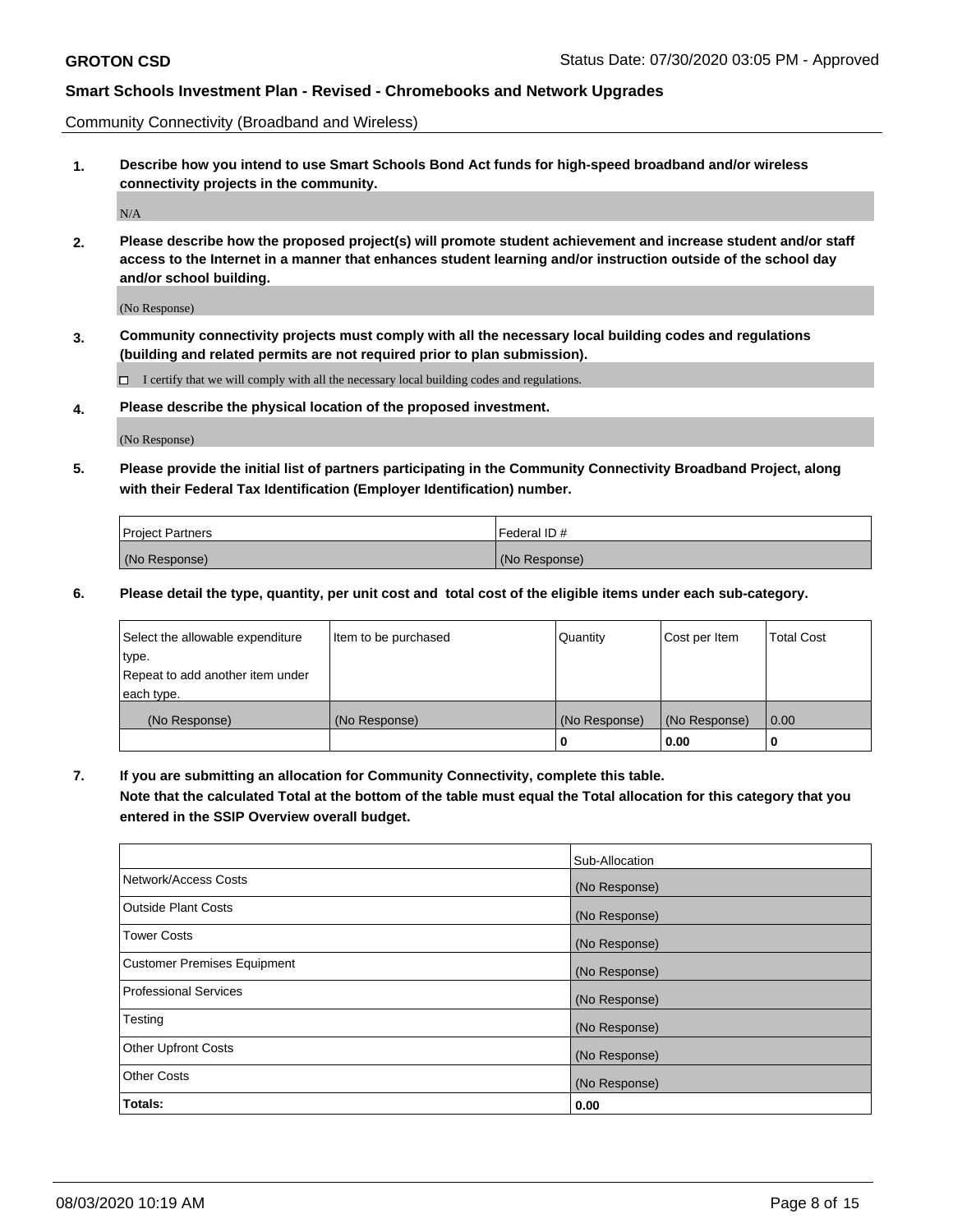### Classroom Learning Technology

**1. In order for students and faculty to receive the maximum benefit from the technology made available under the Smart Schools Bond Act, their school buildings must possess sufficient connectivity infrastructure to ensure that devices can be used during the school day. Smart Schools Investment Plans must demonstrate that sufficient infrastructure that meets the Federal Communications Commission's 100 Mbps per 1,000 students standard currently exists in the buildings where new devices will be deployed, or is a planned use of a portion of Smart Schools Bond Act funds, or is under development through another funding source. Smart Schools Bond Act funds used for technology infrastructure or classroom technology investments must increase the number of school buildings that meet or exceed the minimum speed standard of 100 Mbps per 1,000 students and staff within 12 months. This standard may be met on either a contracted 24/7 firm service or a "burstable" capability. If the standard is met under the burstable criteria, it must be:**

**1. Specifically codified in a service contract with a provider, and**

**2. Guaranteed to be available to all students and devices as needed, particularly during periods of high demand, such as computer-based testing (CBT) periods.**

**Please describe how your district already meets or is planning to meet this standard within 12 months of plan submission.**

Our current network connectivity surpasses the FCC minimum requirement for all people and all devices.

- **1a. If a district believes that it will be impossible to meet this standard within 12 months, it may apply for a waiver of this requirement, as described on the Smart Schools website. The waiver must be filed and approved by SED prior to submitting this survey.**
	- By checking this box, you are certifying that the school district has an approved waiver of this requirement on file with the New York State Education Department.
- **2. Connectivity Speed Calculator (Required). If the district currently meets the required speed, enter "Currently Met" in the last box: Expected Date When Required Speed Will be Met.**

|                  | l Number of     | Required Speed | Current Speed in Expected Speed |                | Expected Date                        |
|------------------|-----------------|----------------|---------------------------------|----------------|--------------------------------------|
|                  | <b>Students</b> | l in Mbps      | <b>Mbps</b>                     | to be Attained | When Required                        |
|                  |                 |                |                                 |                | Within 12 Months 1Speed Will be Met1 |
| Calculated Speed | 845             | 84.50          | 1000                            | 1000           | currently met                        |

**3. If the district wishes to have students and staff access the Internet from wireless devices within the school building, or in close proximity to it, it must first ensure that it has a robust Wi-Fi network in place that has sufficient bandwidth to meet user demand.**

**Please describe how you have quantified this demand and how you plan to meet this demand.**

Currently our district has a 1 Gigabit Ethernet backbone. In addition our proposed backbone speed will be 10 Gigabit ethernet. Our present internet speed is 1 Gigabet. Each class room, common space and gymnasium has a wifi access point that is capable of supporting 50 connected devices, which surpasses our class average size of twenty students.

**4. All New York State public school districts are required to complete and submit an Instructional Technology Plan survey to the New York State Education Department in compliance with Section 753 of the Education Law and per Part 100.12 of the Commissioner's Regulations.**

**Districts that include educational technology purchases as part of their Smart Schools Investment Plan must have a submitted and approved Instructional Technology Plan survey on file with the New York State Education Department.**

By checking this box, you are certifying that the school district has an approved Instructional Technology Plan survey on file with the New York State Education Department.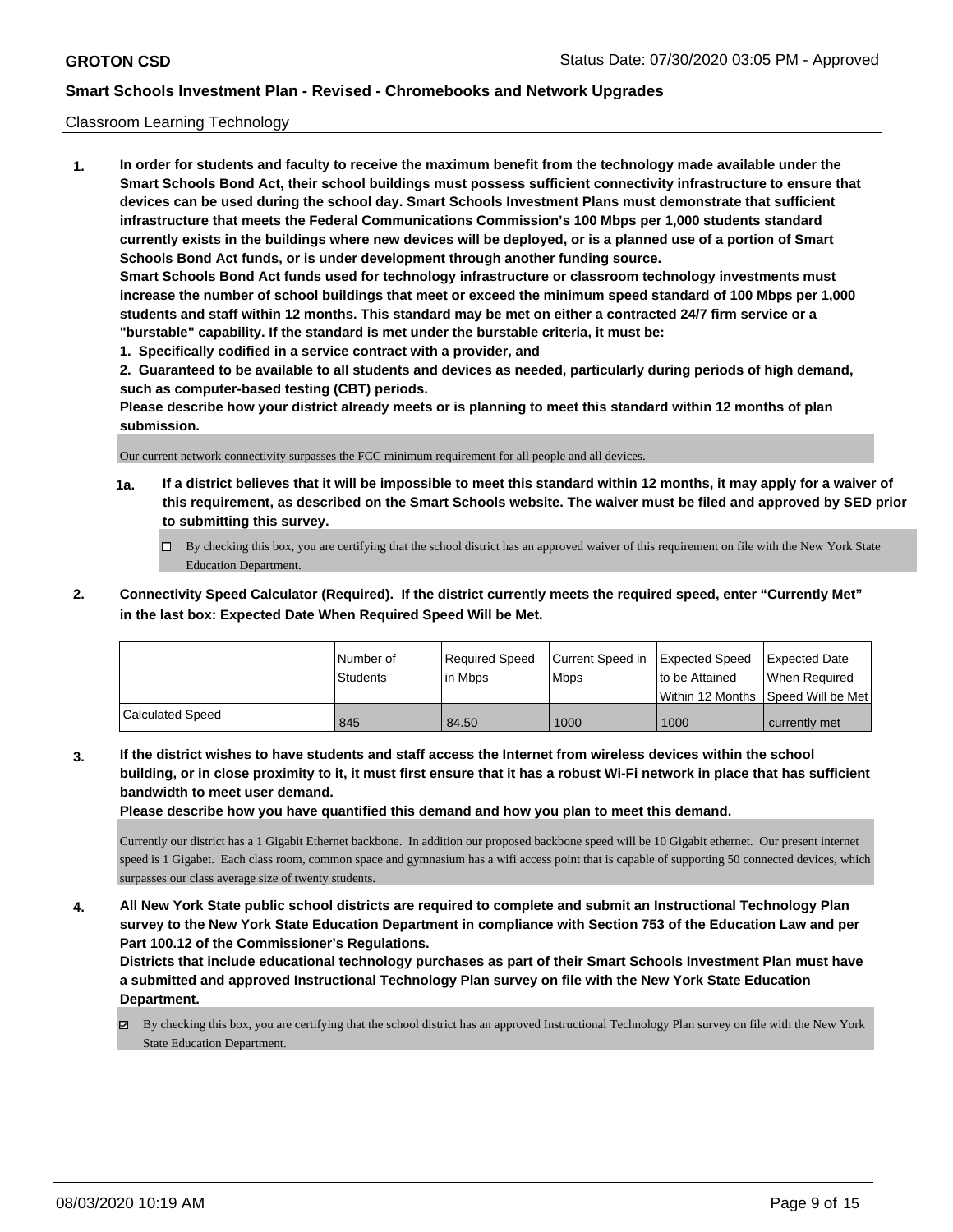#### Classroom Learning Technology

**5. Describe the devices you intend to purchase and their compatibility with existing or planned platforms or systems. Specifically address the adequacy of each facility's electrical, HVAC and other infrastructure necessary to install and support the operation of the planned technology.**

We are looking to purchase HP Chromebook models 14G5 for our students and Acer R13 Chromebooks for our faculty and staff. In addition, we are planning to purchase fourteen new Cisco switches and forty access points to replace existing. These devices will work with our existing and proposed infrastructure to allow access to tolls to enhance education. The district has appropriate ventilation for the rooms our our network servers are housed in, and, therefore, have no HVAC needs. The district will be running CAT6 cable to support new access points.

#### **6. Describe how the proposed technology purchases will:**

- **> enhance differentiated instruction;**
- **> expand student learning inside and outside the classroom;**
- **> benefit students with disabilities and English language learners; and**
- **> contribute to the reduction of other learning gaps that have been identified within the district.**

**The expectation is that districts will place a priority on addressing the needs of students who struggle to succeed in a rigorous curriculum. Responses in this section should specifically address this concern and align with the district's Instructional Technology Plan (in particular Question 2 of E. Curriculum and Instruction: "Does the district's instructional technology plan address the needs of students with disabilities to ensure equitable access to instruction, materials and assessments?" and Question 3 of the same section: "Does the district's instructional technology plan address the provision of assistive technology specifically for students with disabilities to ensure access to and participation in the general curriculum?")**

**In addition, describe how the district ensures equitable access to instruction, materials and assessments and participation in the general curriculum for both SWD and English Language Learners/Multilingual Learners (ELL/MLL) students.**

The Groton Central School District has developed a 1:1 Chromebook program to ensure that all students, grades 1-12, have an equal opportunity to use technology to promote achievement and have access to a variety of learning opportunities. With these devices, students will have the ability to access class and school resources, class materials, and web-based research. In addition, they can utilize the devices to enhance their 21st Century learning skills through the creative presentation of materials, improving their digital literacy skills, enhancing their word processing skills, and direct connection with their peers and teachers. Through access to and use of various web applications, students can work on math and reading fluency and comprehension skills at their own pace, and within their own individual skill set, as measured by ongoing, web-based standardized assessments. In addition, the robust inventory of Chromebook applications and websites (specifically with Google Apps for Education) will provide our faculty and staff with a myriad of opportunities to implement authentic differentiated instruction for our students. Students will be able to have more choice in the delivery of instruction, obtain immediate academic feedback from teachers and peers, obtain multiple resources, leveled reading, audio/visual lessons, opportunities to collaborate, create and obtain immediate academic feedback from teachers and peers. These interactions with technology will boost each student´s opportunities to learn crucial 21st Century Learning skills.

More importantly, the use of 1:1 Chromebooks will provide our teachers with the opportunity to individualize instruction for our students with disabilities and English Language Learners (ELL). Teachers will be able to provide these students with differentiated lessons and materials through varied multi-media opportunities and online tools ( a variety of video lessons, leveled/translated readings, text-to-speech tools, etc.) Teachers will be able to accommodate students with the personalized instruction and tools each student needs regardless of learning style.

It is our district´s goal to harness the new technologies and devices to provide pour students with the on-demand assistance that can aid them in and out of the classroom. The Chromebook device will encourage students to develop independence and more control with their learning experience. With the support of an integrated technology specialist, teachers will be able to develop lesson that use technology in ways that are impactful to improving student academic performance. We are confident this access to engaging educational tools will support the closing of the achievement gaps in our district.

## **7. Where appropriate, describe how the proposed technology purchases will enhance ongoing communication with parents and other stakeholders and help the district facilitate technology-based regional partnerships, including distance learning and other efforts.**

Providing teachers with Laptops will enable them to utilize Google Classroom as a communication tool with parents. They can use online websites to communicate homework, upcoming projects, and course syllabus information to both students and their families. Teachers, staff, administrators, students and parents will all have opportunities to view and comment on student work and progress. In addition, teachers and students will be able to gain access through any number of online/distance learning opportunities through the Webcam tools and online streaming platforms.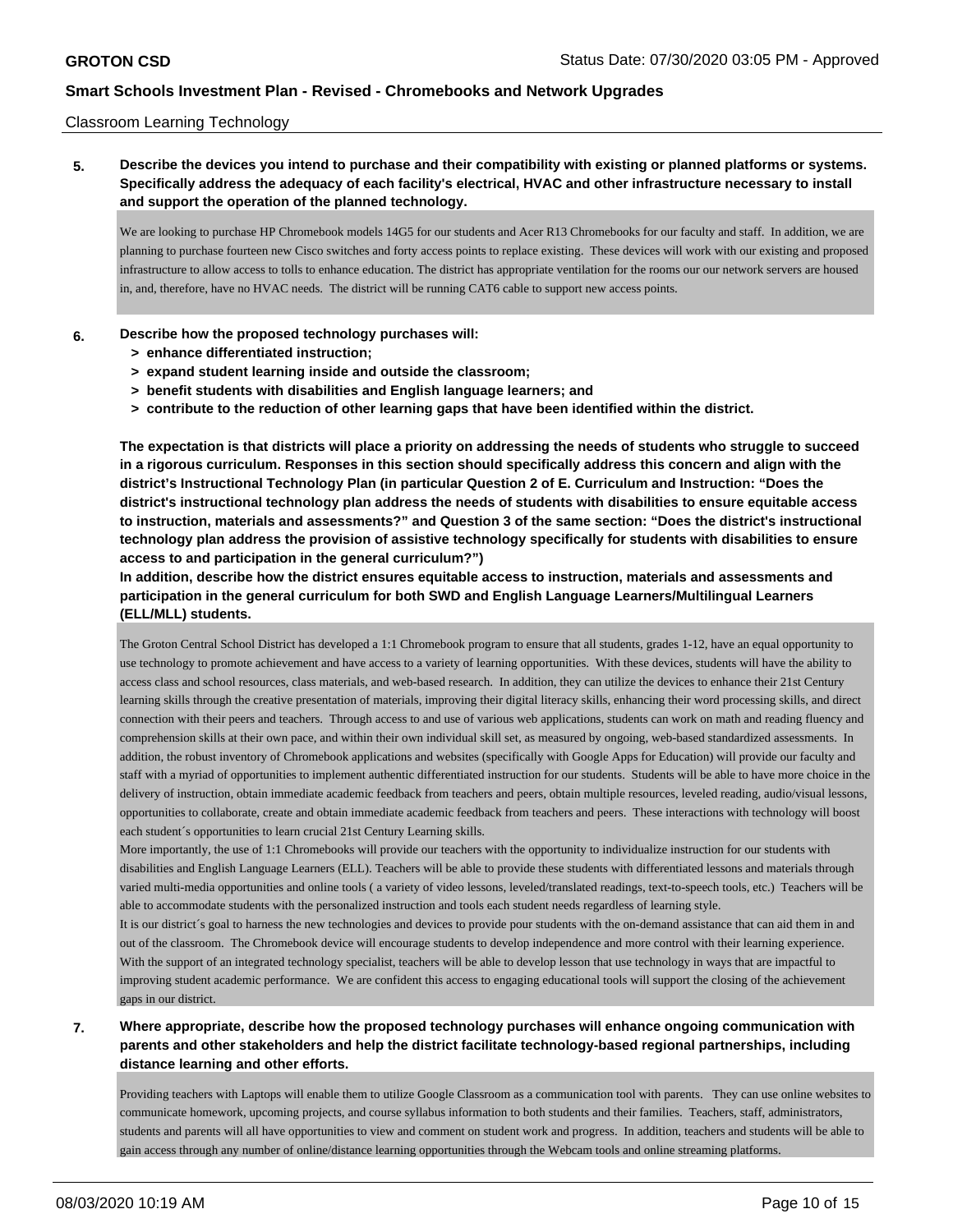#### Classroom Learning Technology

**8. Describe the district's plan to provide professional development to ensure that administrators, teachers and staff can employ the technology purchased to enhance instruction successfully.**

**Note: This response should be aligned and expanded upon in accordance with your district's response to Question 1 of F. Professional Development of your Instructional Technology Plan: "Please provide a summary of professional development offered to teachers and staff, for the time period covered by this plan, to support technology to enhance teaching and learning. Please include topics, audience and method of delivery within your summary."**

The District has offered Google platform professional development for the past two summers, for which over 70% of the faculty has participated in. In addition, the District has a .6FTE Technology Integration Specialist to provide ongoing support to teachers in weaving technology into their curriculum and instructional practices. We have also provided professional development to support the growth of technology skills and curricular integration strategies through after-school workshops that are ongoing during the 18-19SY. Training in the use and integration of specific software programs that track individual student performance have taken place for the past two years and are ongoing in the present school year, especially around the Renaissance STAR and IXL programs. Content area teachers in ELA, math and social studies have received training in the use of software for leveled readings to be used in the inclusion classrooms. In addition, the District continues to remain committed to supporting faculty and staff professional development in the integration of technology within the classroom through the following opportunities:

- \* Teacher Center Workshop/Conferences
- \* Hands-on support for specific projects by District technology staff
- \* Peer coaching
- \* Workshops on cooperative learning strategies, personalized learning, and technology integration offered weekly after school
- \* TST BOCES/CNYRIC coordinated workshops/conferences

\* Technology conferences on a variety of topics that individual teachers see as beneficial for use in their classroom

**9. Districts must contact one of the SUNY/CUNY teacher preparation programs listed on the document on the left side of the page that supplies the largest number of the district's new teachers to request advice on innovative uses and best practices at the intersection of pedagogy and educational technology.**

By checking this box, you certify that you have contacted the SUNY/CUNY teacher preparation program that supplies the largest number of your new teachers to request advice on these issues.

#### **9a. Please enter the name of the SUNY or CUNY Institution that you contacted.**

SUNY Cortland

**9b. Enter the primary Institution phone number.**

6077532011

**9c. Enter the name of the contact person with whom you consulted and/or will be collaborating with on innovative uses of technology and best practices.**

Chris Widdall

**10. To ensure the sustainability of technology purchases made with Smart Schools funds, districts must demonstrate a long-term plan to maintain and replace technology purchases supported by Smart Schools Bond Act funds. This sustainability plan shall demonstrate a district's capacity to support recurring costs of use that are ineligible for Smart Schools Bond Act funding such as device maintenance, technical support, Internet and wireless fees, maintenance of hotspots, staff professional development, building maintenance and the replacement of incidental items. Further, such a sustainability plan shall include a long-term plan for the replacement of purchased devices and equipment at the end of their useful life with other funding sources.**

 $\boxtimes$  By checking this box, you certify that the district has a sustainability plan as described above.

**11. Districts must ensure that devices purchased with Smart Schools Bond funds will be distributed, prepared for use, maintained and supported appropriately. Districts must maintain detailed device inventories in accordance with generally accepted accounting principles.**

By checking this box, you certify that the district has a distribution and inventory management plan and system in place.

**12. Please detail the type, quantity, per unit cost and total cost of the eligible items under each sub-category.**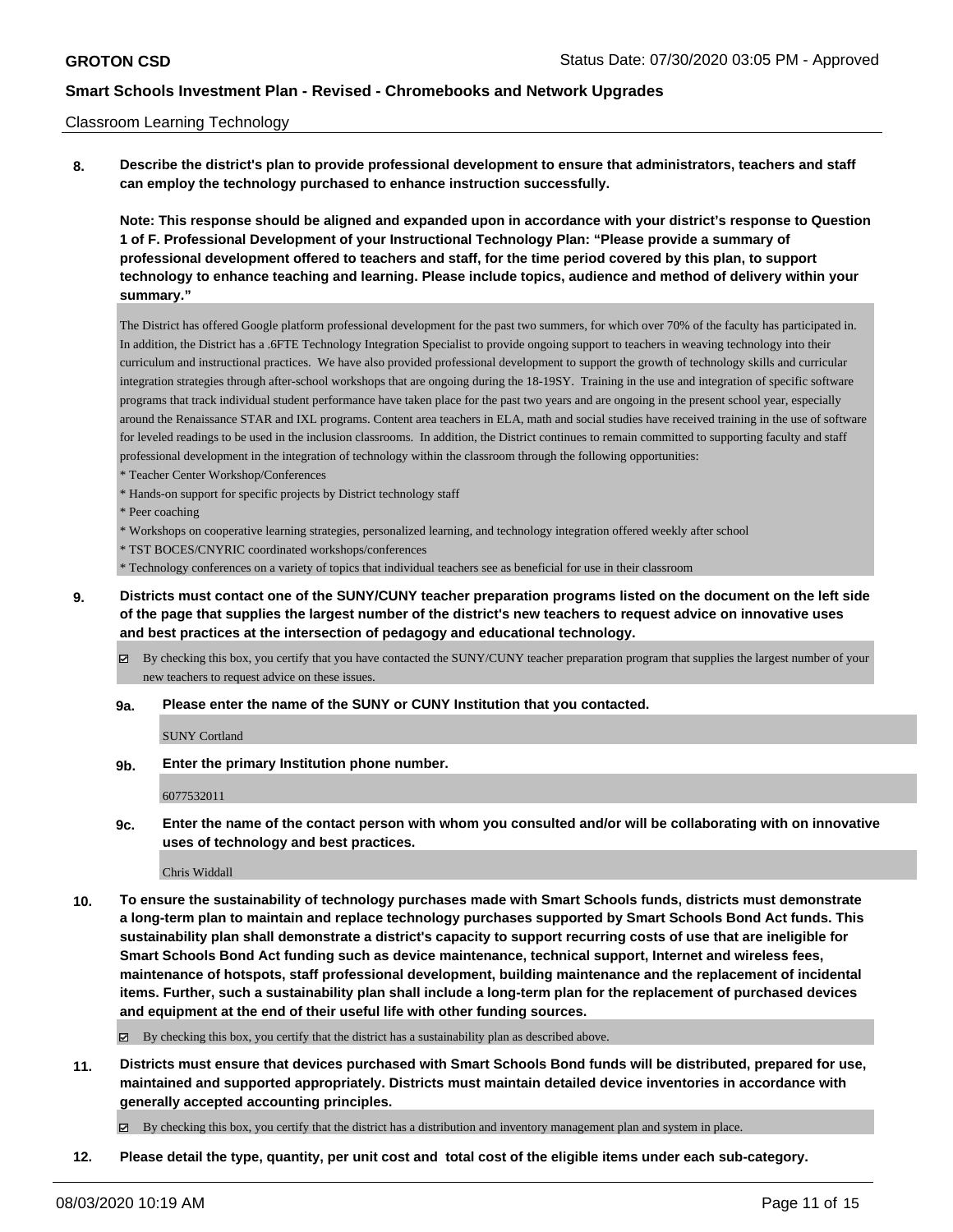Classroom Learning Technology

| Select the allowable expenditure<br>type.<br>Repeat to add another item under<br>each type. | Item to be Purchased  | Quantity | Cost per Item | <b>Total Cost</b> |
|---------------------------------------------------------------------------------------------|-----------------------|----------|---------------|-------------------|
| <b>Other Costs</b>                                                                          | Google Chrome License | 50       | 25.00         | 1,250.00          |
| <b>Laptop Computers</b>                                                                     | HP 14 G5 Chromebook   | 200      | 200.00        | 40,000.00         |
| <b>Laptop Computers</b>                                                                     | Acer Chromebook R13   | 50       | 400.00        | 20,000.00         |
|                                                                                             |                       | 300      | 625.00        | 61,250            |

## **13. Final 2014-15 BEDS Enrollment to calculate Nonpublic Sharing Requirement (no changes allowed.)**

|              | l Public Enrollment | Nonpublic Enrollment | <b>Total Enrollment</b> | Nonpublic<br>Percentage |
|--------------|---------------------|----------------------|-------------------------|-------------------------|
| l Enrollment | 804                 |                      | 804.00                  | 0.00                    |

## **14. If you are submitting an allocation for Classroom Learning Technology complete this table.**

|                          | Public School Sub-Allocation | <b>Estimated Nonpublic Loan</b><br>Amount<br>(Based on Percentage Above) | Estimated Total Public and<br>Nonpublic Sub-Allocation |
|--------------------------|------------------------------|--------------------------------------------------------------------------|--------------------------------------------------------|
| Interactive Whiteboards  | (No Response)                | 0.00                                                                     | 0.00                                                   |
| <b>Computer Servers</b>  | (No Response)                | 0.00                                                                     | 0.00                                                   |
| <b>Desktop Computers</b> | (No Response)                | 0.00                                                                     | 0.00                                                   |
| <b>Laptop Computers</b>  | 60,000.00                    | 0.00                                                                     | 60,000.00                                              |
| <b>Tablet Computers</b>  | 0.00                         | 0.00                                                                     | 0.00                                                   |
| <b>Other Costs</b>       | 1.250.00                     | 0.00                                                                     | 1,250.00                                               |
| Totals:                  | 61,250.00                    | 0                                                                        | 61,250                                                 |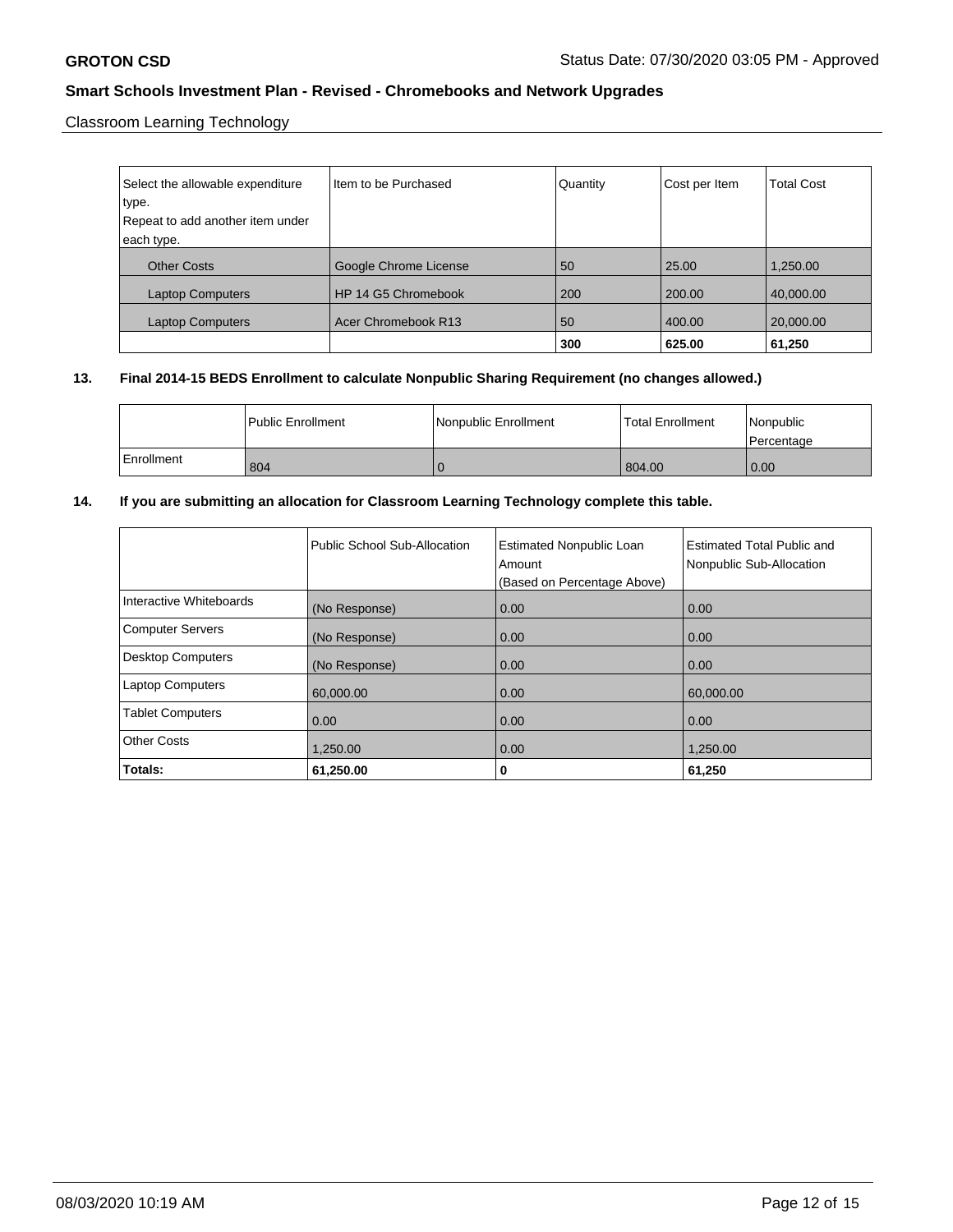#### Pre-Kindergarten Classrooms

**1. Provide information regarding how and where the district is currently serving pre-kindergarten students and justify the need for additional space with enrollment projections over 3 years.**

(No Response)

- **2. Describe the district's plan to construct, enhance or modernize education facilities to accommodate prekindergarten programs. Such plans must include:**
	- **Specific descriptions of what the district intends to do to each space;**
	- **An affirmation that new pre-kindergarten classrooms will contain a minimum of 900 square feet per classroom;**
	- **The number of classrooms involved;**
	- **The approximate construction costs per classroom; and**
	- **Confirmation that the space is district-owned or has a long-term lease that exceeds the probable useful life of the improvements.**

(No Response)

**3. Smart Schools Bond Act funds may only be used for capital construction costs. Describe the type and amount of additional funds that will be required to support ineligible ongoing costs (e.g. instruction, supplies) associated with any additional pre-kindergarten classrooms that the district plans to add.**

(No Response)

**4. All plans and specifications for the erection, repair, enlargement or remodeling of school buildings in any public school district in the State must be reviewed and approved by the Commissioner. Districts that plan capital projects using their Smart Schools Bond Act funds will undergo a Preliminary Review Process by the Office of Facilities Planning.**

**Please indicate on a separate row each project number given to you by the Office of Facilities Planning.**

| Project Number |  |
|----------------|--|
| (No Response)  |  |
|                |  |

**5. Please detail the type, quantity, per unit cost and total cost of the eligible items under each sub-category.**

| Select the allowable expenditure | Item to be purchased | Quantity      | Cost per Item | <b>Total Cost</b> |
|----------------------------------|----------------------|---------------|---------------|-------------------|
| type.                            |                      |               |               |                   |
| Repeat to add another item under |                      |               |               |                   |
| each type.                       |                      |               |               |                   |
| (No Response)                    | (No Response)        | (No Response) | (No Response) | 0.00              |
|                                  |                      | υ             | 0.00          |                   |

**6. If you have made an allocation for Pre-Kindergarten Classrooms, complete this table. Note that the calculated Total at the bottom of the table must equal the Total allocation for this category that you entered in the SSIP Overview overall budget.**

|                                          | Sub-Allocation |
|------------------------------------------|----------------|
| Construct Pre-K Classrooms               | (No Response)  |
| Enhance/Modernize Educational Facilities | (No Response)  |
| <b>Other Costs</b>                       | (No Response)  |
| Totals:                                  | 0.00           |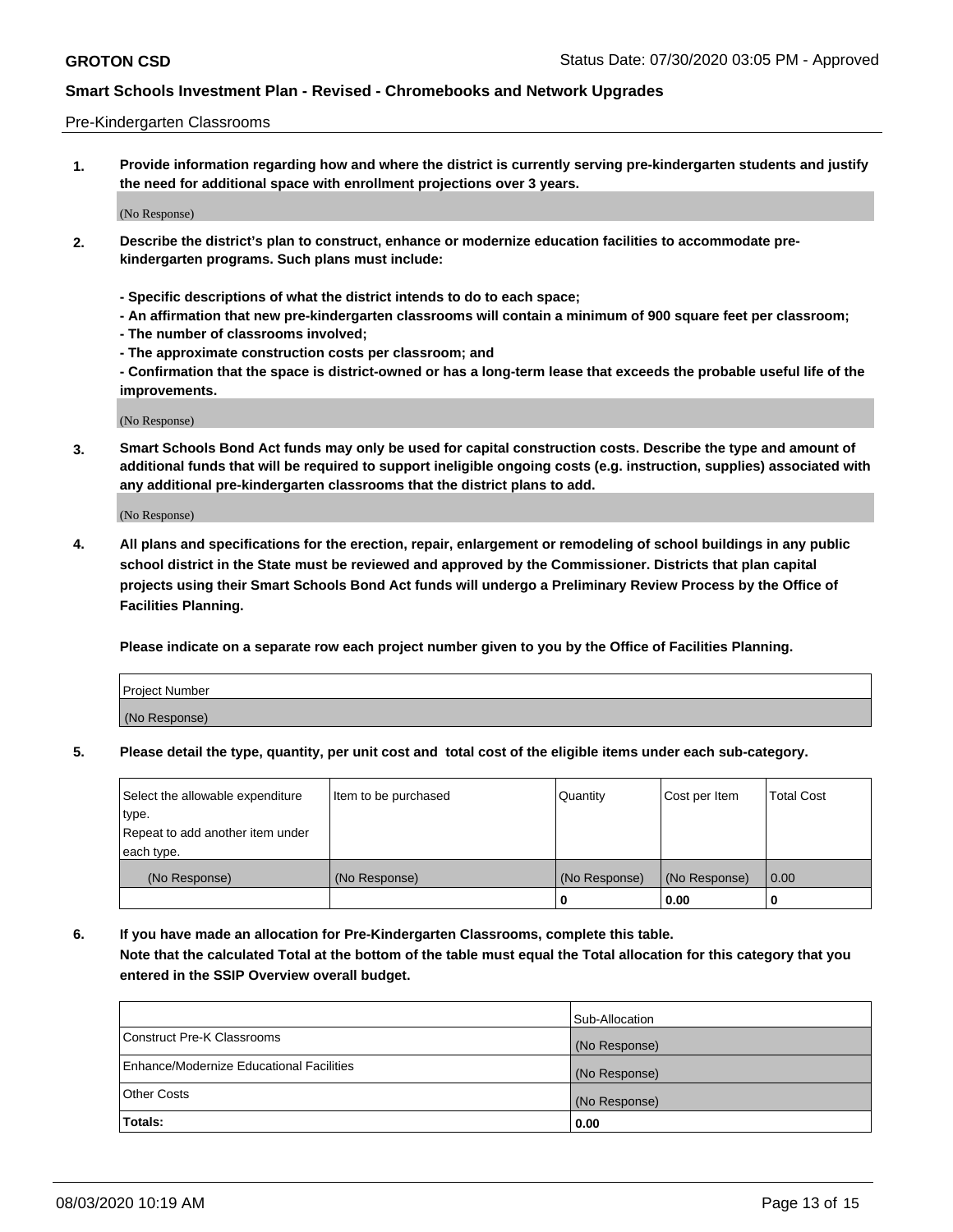Replace Transportable Classrooms

**1. Describe the district's plan to construct, enhance or modernize education facilities to provide high-quality instructional space by replacing transportable classrooms.**

(No Response)

**2. All plans and specifications for the erection, repair, enlargement or remodeling of school buildings in any public school district in the State must be reviewed and approved by the Commissioner. Districts that plan capital projects using their Smart Schools Bond Act funds will undergo a Preliminary Review Process by the Office of Facilities Planning.**

**Please indicate on a separate row each project number given to you by the Office of Facilities Planning.**

| Project Number |  |
|----------------|--|
|                |  |
|                |  |
|                |  |
| (No Response)  |  |
|                |  |
|                |  |

**3. For large projects that seek to blend Smart Schools Bond Act dollars with other funds, please note that Smart Schools Bond Act funds can be allocated on a pro rata basis depending on the number of new classrooms built that directly replace transportable classroom units.**

**If a district seeks to blend Smart Schools Bond Act dollars with other funds describe below what other funds are being used and what portion of the money will be Smart Schools Bond Act funds.**

(No Response)

**4. Please detail the type, quantity, per unit cost and total cost of the eligible items under each sub-category.**

| Select the allowable expenditure | Item to be purchased | Quantity      | Cost per Item | Total Cost |
|----------------------------------|----------------------|---------------|---------------|------------|
| ∣type.                           |                      |               |               |            |
| Repeat to add another item under |                      |               |               |            |
| each type.                       |                      |               |               |            |
| (No Response)                    | (No Response)        | (No Response) | (No Response) | 0.00       |
|                                  |                      | u             | 0.00          |            |

**5. If you have made an allocation for Replace Transportable Classrooms, complete this table. Note that the calculated Total at the bottom of the table must equal the Total allocation for this category that you entered in the SSIP Overview overall budget.**

|                                                | Sub-Allocation |
|------------------------------------------------|----------------|
| Construct New Instructional Space              | (No Response)  |
| Enhance/Modernize Existing Instructional Space | (No Response)  |
| Other Costs                                    | (No Response)  |
| Totals:                                        | 0.00           |